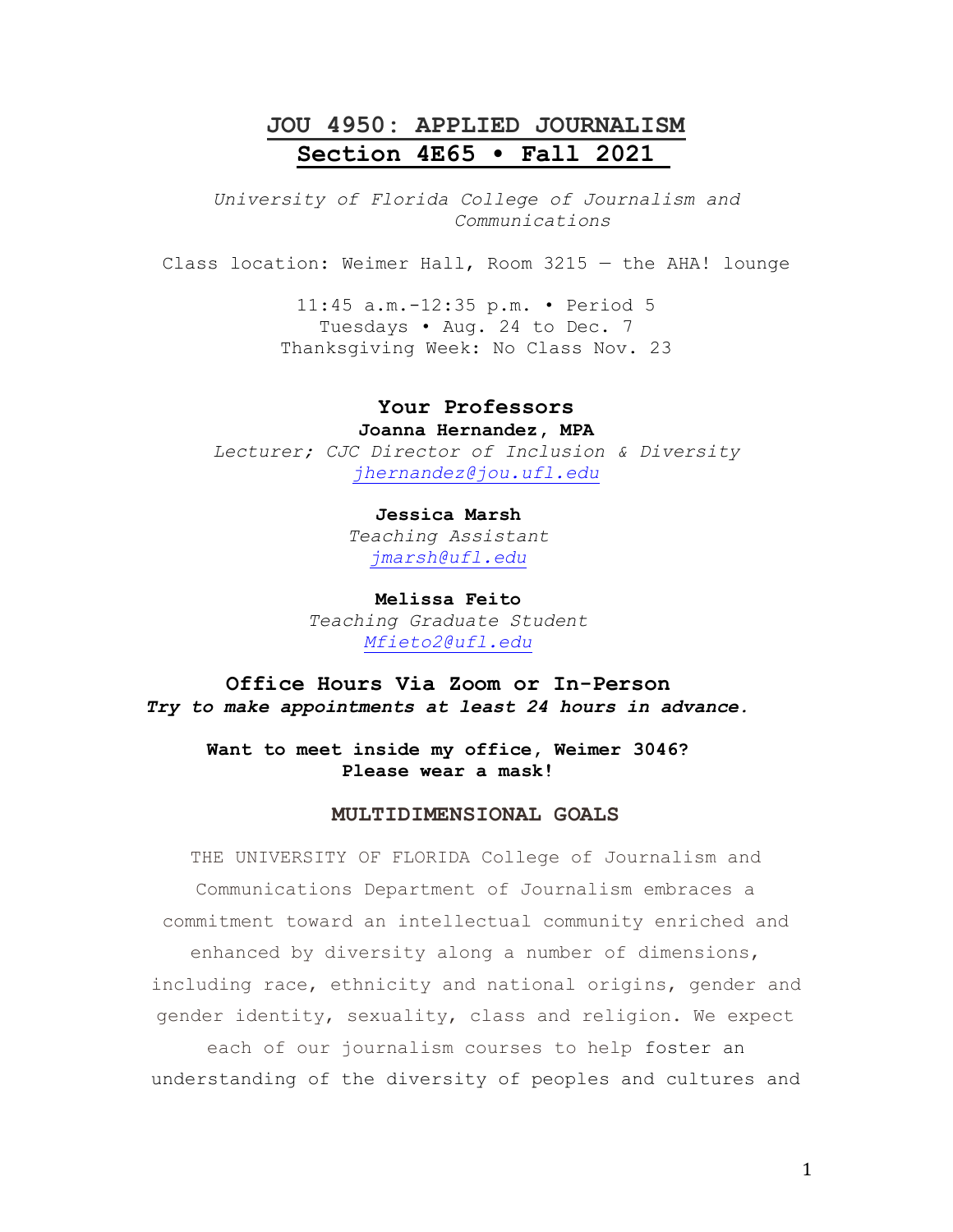of the significance and impact of mass communications in a

global society.

#### **COURSE DESCRIPTION**

IN THIS CAPSTONE course, you are expected to conduct professional-caliber reporting and writing. You will be assigned work that we expect will lead to the production of multimedia storytelling suitable for K-12 public school students educated in the Alachua County Schools system.

USING JOURNALISM SKILLS acquired during your undergraduate studies at CJC, you will produce senior-level, high-quality work with depth and critical thinking. In exchange, you will receive feedback that will improve and strengthen your work in new and creative ways.

ASSUMING THE ROLE of a professional journalist, you are expected to use this course to shore up your skillset by attending a series of class seminars and participating in heavily coached team projects.

THE SEMESTER IS divided into two sprints *(see Course Schedule/Team Project Sprints below).* The first sprint focuses on idea generation, research and pitching as part of a project expected to be produce multimedia storytelling suitable for a K-12 audience. During the second sprint, you will dive into field work and production necessary to deliver the project. Teams comprised of four students (each bringing a diverse skillset that complements other team members) will work together to emulate the professional media work environment.

WE WILL WORK with you to ensure that you are progressing through the projects and receiving the feedback required to produce professional-caliber, publishable acts of journalism.

## **INCLUSIVE CLASS AND REPORTING ENVIRONMENT**

REPORTERS TELL STORIES of a community and all individuals who make up a given community. We serve, help and inform everyone.

IN ORDER TO best carry out these ideals, we must exhibit respect, inclusiveness and an understanding for all people. These expectations during field work will also be carried into this classroom.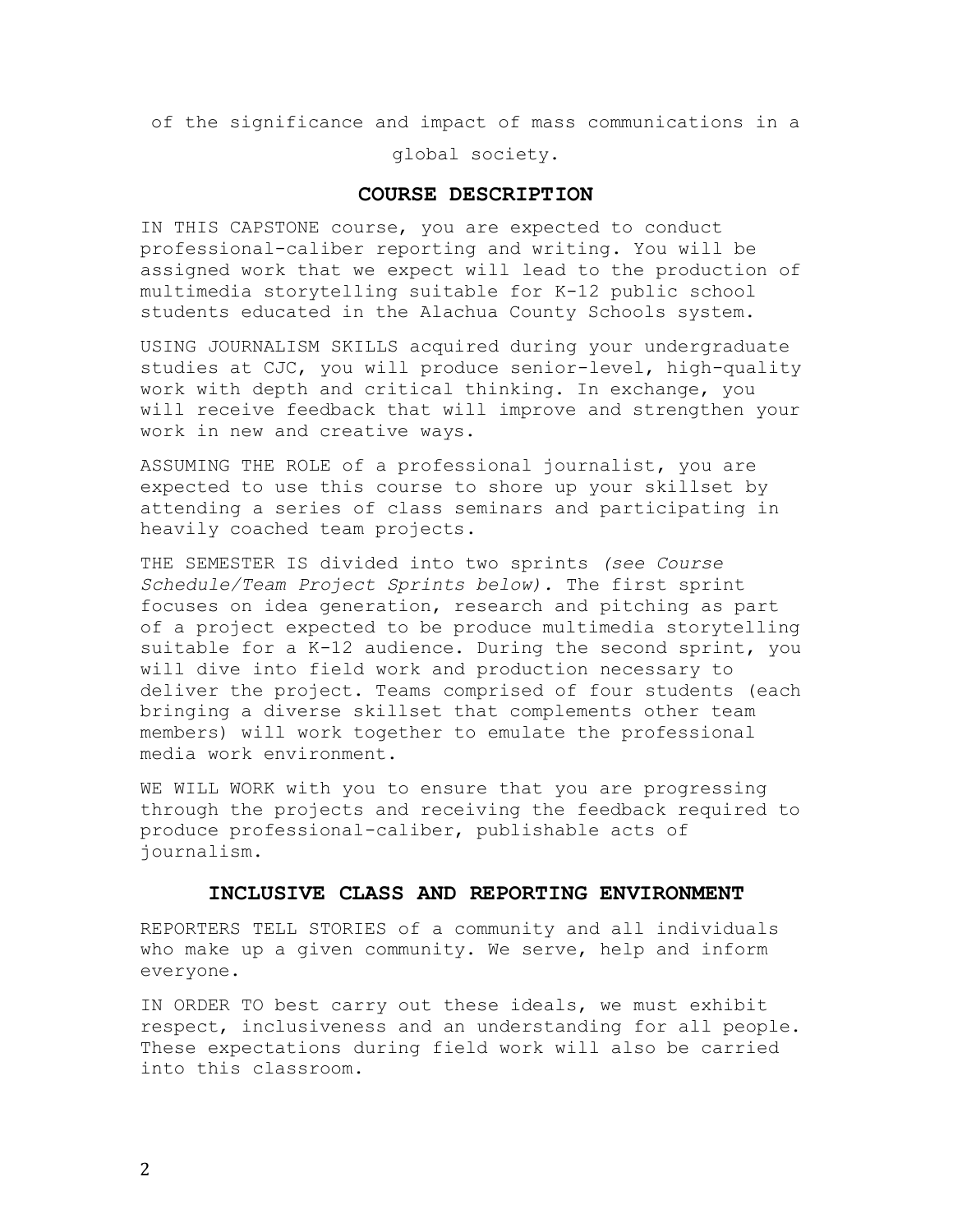OUR DIFFERENCES WILL serve as a strength that we embrace as we discuss relevant story ideas, developing contacts within a community or even storytelling techniques. Exposure to different perspectives, values, ideals and experiences will make us all better, more compassionate and understanding journalists. We all learn best and maximize our outcomes when we feel comfortable.

PLEASE LET US know what we can do to make sure you feel respected and welcomed in this space.

#### **COURSE OBJECTIVES**

- o Gain hands-on experience in multimedia journalism while working in teams;
- o Experiment with tools and best practices in written, visual and audio storytelling.
- o Collaborate with other aspiring journalists who have different strengths than their own.
- o Share best practices for producing digital- and multiplatform-journalism stories.
- o Use appropriate multimedia reporting and production tools.

#### **COURSE OUTCOMES: PROJECTS**

- 1. Students will each work within teams comprised of four classmates to produce publishable works completed during the semester for an audience of students ages K-12.
- 2. Each project is a story or journalistic resource produced for student consumption.
- 3. Each team will be assigned the project concept then create goals and timelines within context of syllabus deadlines.

### **COURSE TEXT, READINGS and RESOURCES**

WEB READINGS AND ARTICLES, as selected by the instructor, will be posted on the Canvas learning system throughout the fall 2021 semester.

APRIL HINES is the Journalism Department guide at the UF George A. Smathers Libraries. Below is a link tht will take you to her Journalism Department homepage, where you will find access to multiple research tools and resources: <https://guides.uflib.ufl.edu/journalism>

## **EQUIPMENT AND SUPPLIES**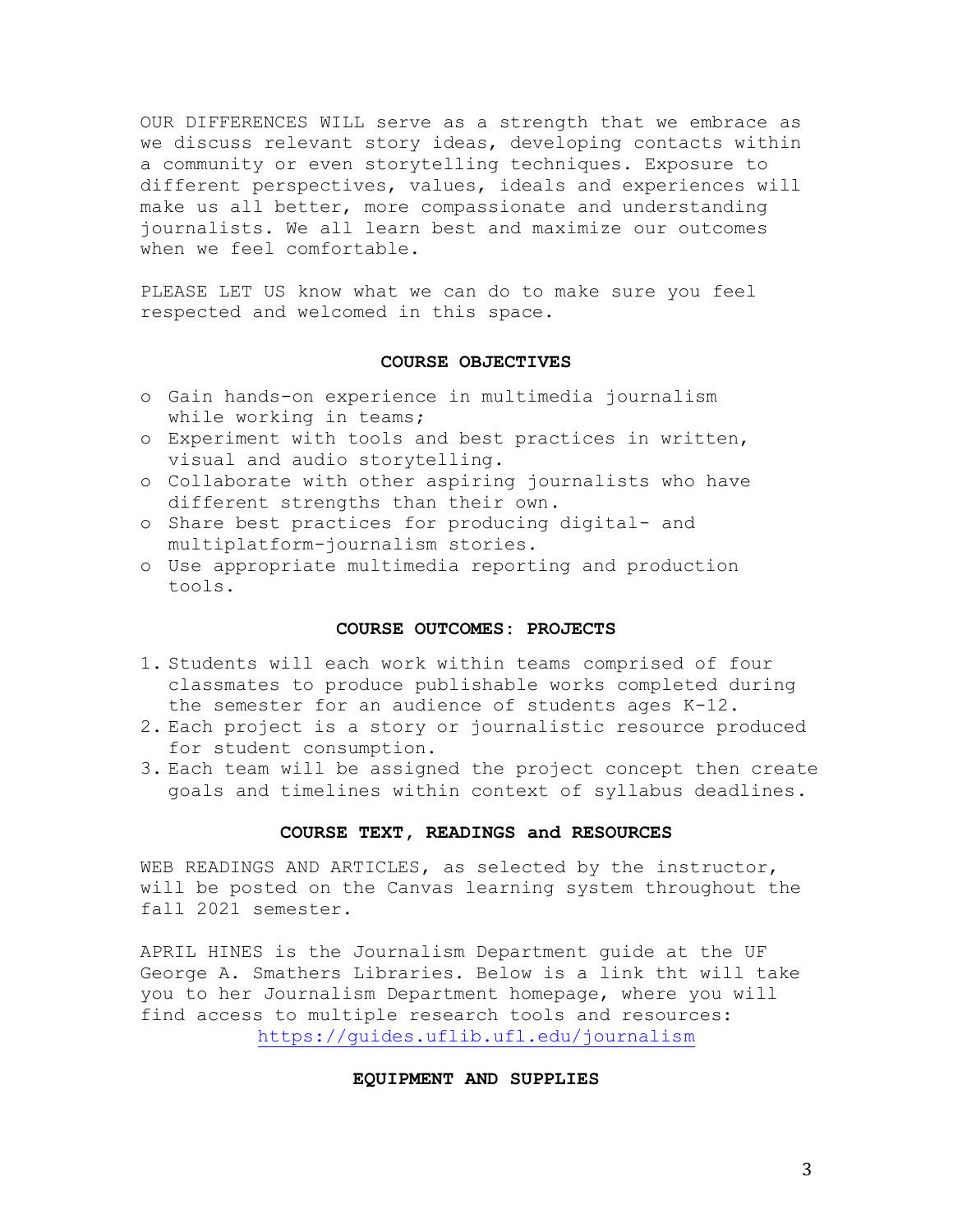STUDENTS ARE EXPECTED to own basic digital audio, photo and video equipment as well as a laptop with necessary software installed. Specific requirements are posted here:

[https://www.jou.ufl.edu/current-students/current](https://www.jou.ufl.edu/current-students/current-undergraduate/current-academics/equipment/)[undergraduate/current-academics/equipment/](https://www.jou.ufl.edu/current-students/current-undergraduate/current-academics/equipment/)

#### **EMAIL POLICY**

WRITE JOU 4950 in the subject line. Add a word or two of your topic. And make the message itself as specific as possible.

#### **YOUR PROJECT TEAMS and TEAM LEADERS**

- 1. Each student will be assigned to teams based on their skillsets.
- 2. Each student will be a team leader at least once per semester.
- 3. The team leader assigns tasks, coordinates the work and writes weekly reports. Fair division of labor is desired, but also, the project must meet deadlines. The team leader is not expected to do work that others neglect but is expected to keep records of what went right, went wrong and why.

## **ATTENDANCE POLICY**

THIS IS CLASS is scheduled to meet once a week over 16 weeks — and your attendance is mandatory.

PLEASE NOTE THAT in addition to our once-a-week class that this class requires many hours of work on your part in teams.

IN ADDITION, **teams are required to meet with the instructor once in September, October and November** for 30 minutes as a team via Zoom.

YOUR ABSENCE OR interruption of your peers' learning process with late arrivals or early departures could lower your grade. Schedule yourself accordingly — don't be late and don't leave early.

IF YOU MUST miss class, let us know as soon as you know so that you may be excused; we *may* ask for documentation. **Two unexcused absences lowers your grade** one letter point.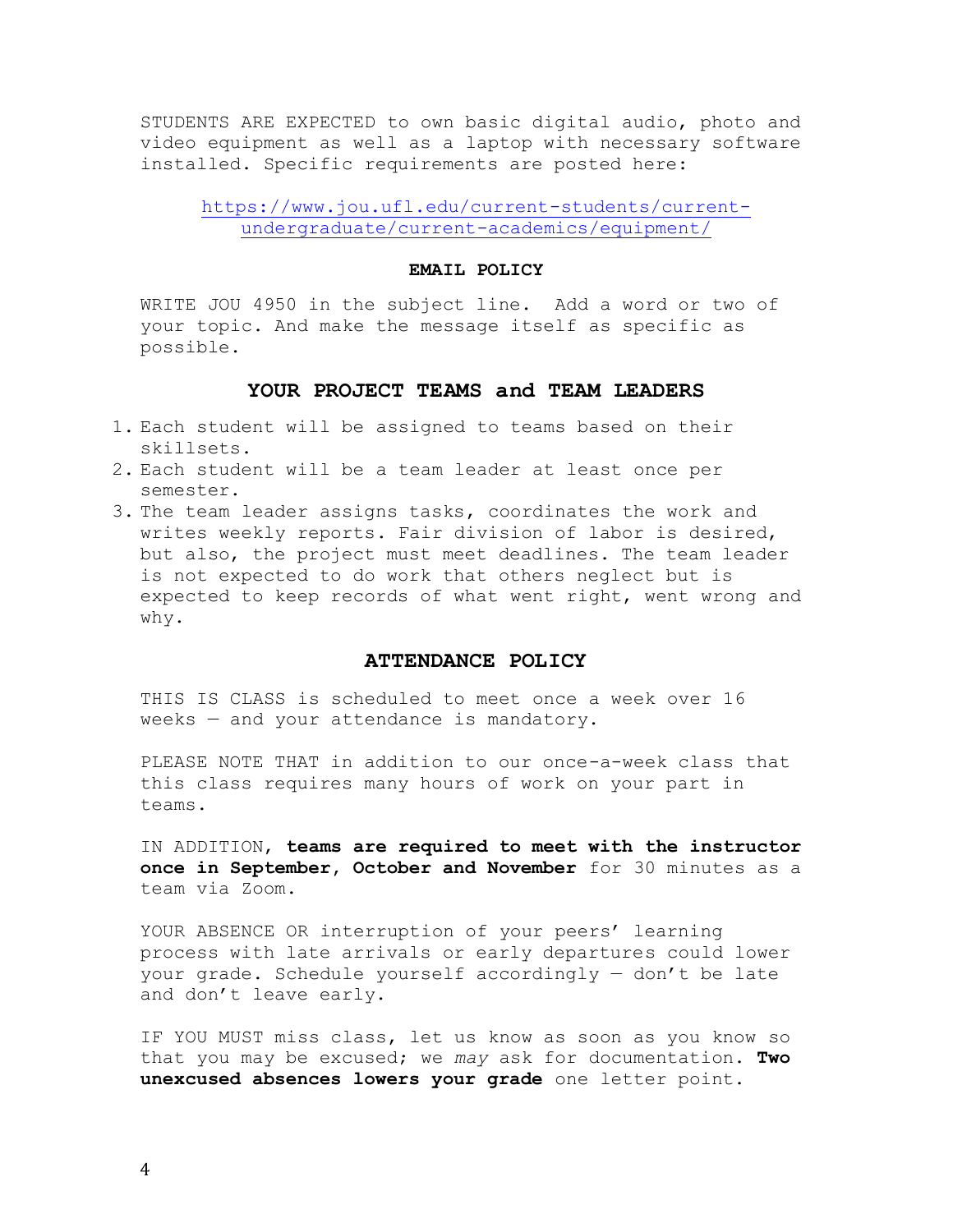## **Professional values and competencies: ACEJMC Objectives**

University of Florida's College of Journalism and Communication is accredited by the [Accrediting Council on](https://www2.ku.edu/~acejmc/)  [Education in Journalism and Mass Communication](https://www2.ku.edu/~acejmc/) (ACEJMC). The ACEJMC has identified several [core values and](https://www2.ku.edu/~acejmc/PROGRAM/PRINCIPLES.SHTML#vals&comps)  [competencies](https://www2.ku.edu/~acejmc/PROGRAM/PRINCIPLES.SHTML#vals&comps) that journalism and mass communication students ought to possess upon graduation:

• Demonstrate an understanding of the history and role of professionals and institutions in shaping communications. • Demonstrate an understanding of gender, race, ethnicity, sexual orientation andother forms of diversity in domestic society in relation to mass communications.

• Demonstrate an understanding of the diversity of peoples and cultures and of the significance and impact of mass communications in a global society.

• Understand concepts and apply theories in the use/presentation of images and information.

• Think critically, creatively and independently.

• Conduct research and evaluate information by methods appropriate to the communications professions in which they work.

• Write correctly and clearly in forms and styles appropriate for the communications professions, audiences and purposes they serve.

## **COURSE SCHEDULE/TEAM PROJECT SPRINTS**

**Aug 24 – Week 1 —** Welcome! Introduction to JOU 4950. **Aug 31 – Week 2 — (Sprint 1 Begins):** What's a Story? Brainstorming Ideas. **Sep 7– Week 3 —** Research Refresher **Sep 14 – Week 4 —** Teams created**.** Identifying audiences/publications. **Sep 21 – Week 5 —** The Pitch. **Sep 28 – Week 6 —** Diversity in Storytelling; Team Story Pitches due. **Oct 5** – **Week 7 —** No Class **Oct 12 – Week 8 — (Sprint 1 Ends):** Pitch Presentation (PowerPoint). **Oct 19 – Week 9 — (Sprint 2 Begins):** Planning, Execution **Oct 26 – Week 10 —** Digital Storytelling Examples **Nov 2 – Week 11 —** First Written Draft Due (optional) **Nov 9** – **Week 12 —** Project Check-In. **Nov 16 – Week 13 —** Project Check-In **Nov 23 Week14 —** Thanksgiving Week – No Class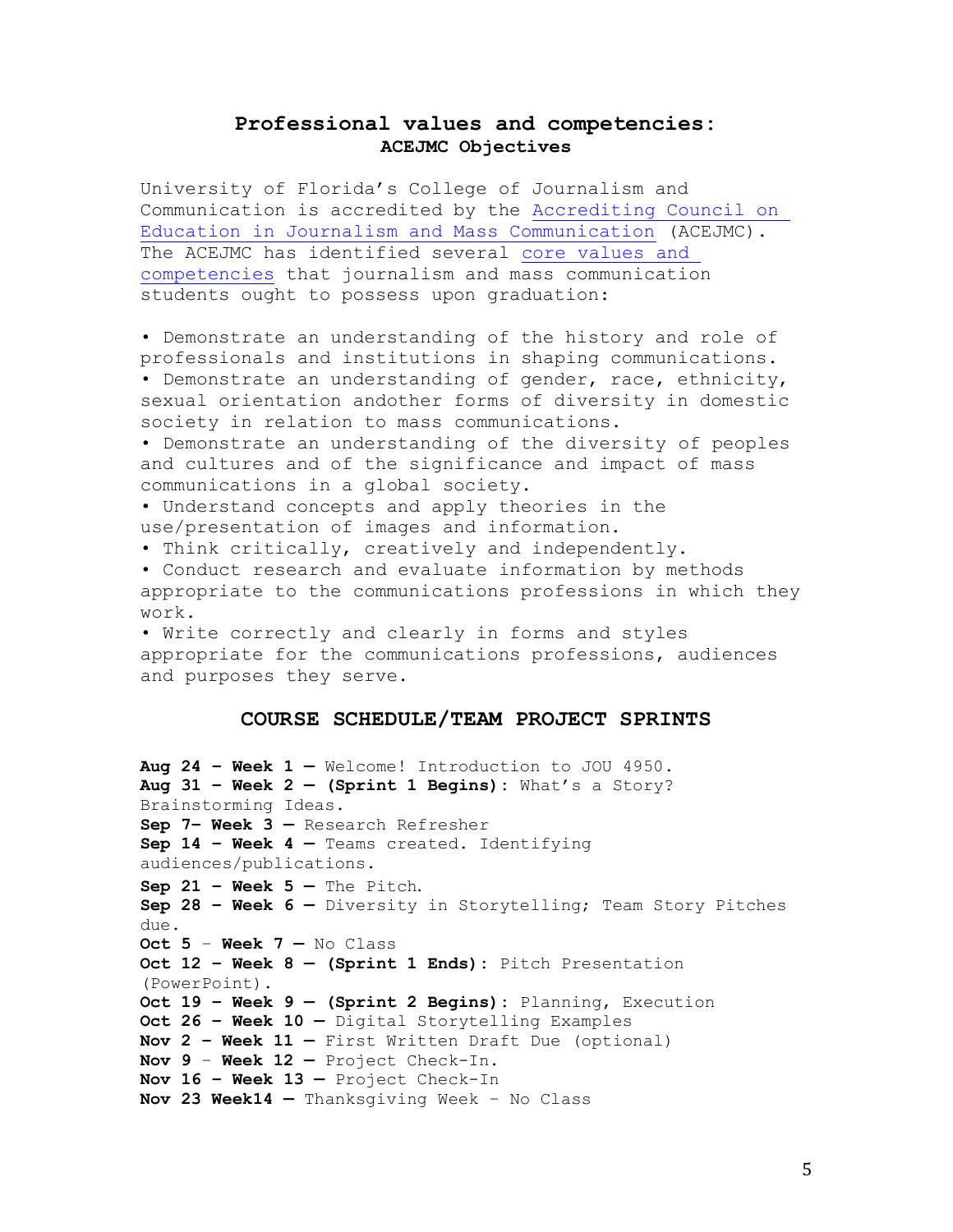**Nov 30 Week15 — (Sprint 2 Ends):** Final Written & Multiplatform Projects Due

**Dec 7 – Week 16 — (Last Day of Class)** Project Presentation

*— This course schedule is subject to change at the instructors' discretion. —*

TEAMS WILL MEET outside of class to develop and execute their act of journalism. Deadlines will be set accordingly.

WE CAN SCHEDULE sit-down, virtual, face-to-face editing sessions of your drafts.

#### **GRADING**

GRADING INCLUDES taking into account feedback we receive from team leaders and team members. The instructor and students can work together to develop additional rubrics based on expectations and goals for each project.

#### **Grading Rubric:**

**10% –** Monthly Office Meet Up With Instructors

**15% –** Seminar Participation, Attendance, Punctuality, Assignments

- **15% –** Team Leader Reports
- **25%** Pitch Presentation
- **35% –** Final Project Package with Presentation

## **Grading Scale.**

No half scores are given, grades are rounded to the nearest whole point: 89.4 rounds down to 89 (B+), while 89.5 rounds up to 90 (A-).

A 100-94 A- < 94-90  $B+ < 90-87$  $B = 87 - 84$  $B - < 84 - 80$  $C+ < 80-77$  $C \leq 77 - 74$  $C- < 74-70$  $D+ < 70-67$  $D \leq 67 - 64$  $D- < 63-60$ 

#### **ZOOM PROFESSIONALISM**

Please be mindful of maintaining a professional appearance and conduct if ever we meet remotely. Consider your wardrobe and hygiene just as you would were we all in the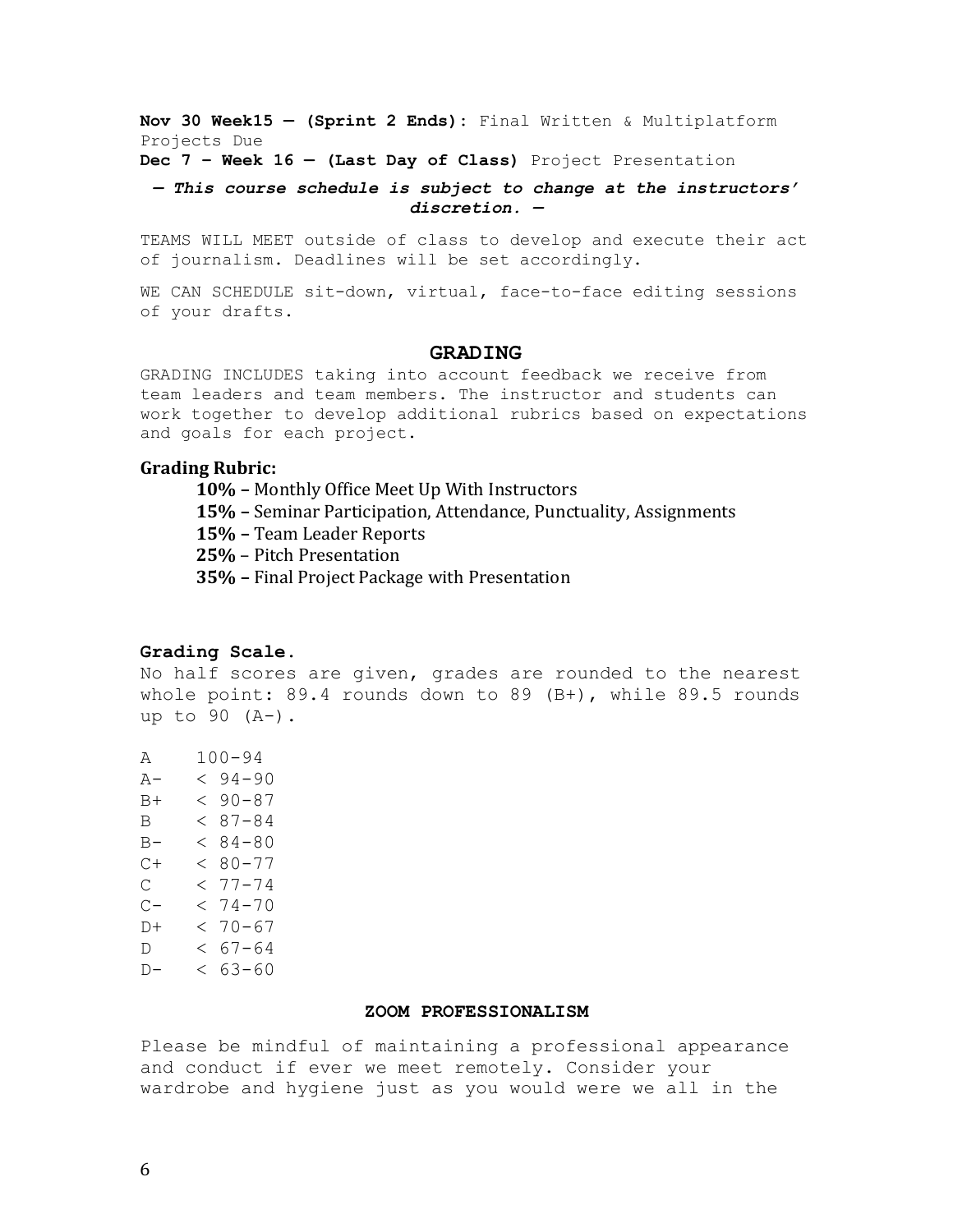same room, as well as your audio and visual backgrounds. You are expected to have your camera on during Zoom meeting sessions.

## *COVID-19 Related Practices*

If you request a face-to-face meeting with your instructor for any reason, the following policies and requirements are in place to maintain your learning environment and to enhance the safety of our in-classroom interactions:

• Please wear a mask. Follow policies and actions that will keep us all safe..

• Sanitizing supplies are available in our class space if you wish to wipe down your areas prior to sitting down.

• Use your best judgment on whether to practice physical distancing, particularly when indoors.

• If you are experiencing COVID-19 symptoms [\(Click here for](https://www.cdc.gov/coronavirus/2019-ncov/symptoms-testing/symptoms.html)  [guidance from the CDC on symptoms of coronavirus\)](https://www.cdc.gov/coronavirus/2019-ncov/symptoms-testing/symptoms.html), please use the UF Health screening system and follow the instructions on whether you are able to attend class. [Click](https://coronavirus.ufhealth.org/screen-test-protect/covid-19-exposure-and-symptoms-who-do-i-call-if/)  [here for UF Health guidance on what to do if you have been](https://coronavirus.ufhealth.org/screen-test-protect/covid-19-exposure-and-symptoms-who-do-i-call-if/)  [exposed to or are experiencing Covid-19 symptoms.](https://coronavirus.ufhealth.org/screen-test-protect/covid-19-exposure-and-symptoms-who-do-i-call-if/)

• Course materials will be provided to you with an excused absence, and you will be given a reasonable amount of time to make up work. [Find more information in the university](https://catalog.ufl.edu/UGRD/academic-regulations/attendance-policies/)  [attendance policies.](https://catalog.ufl.edu/UGRD/academic-regulations/attendance-policies/)

## **WORDS OF CAUTION**

- Missed deadlines could result in failure of the assignment/project.
- Errors in proper nouns or facts result in failure of the assignment/project.
- Stories in which reporters have conflicts of interest shall result in automatic failure.
- Grades on stories can be lowered (to zero) as the result of students misrepresenting themselves or otherwise being unprofessional while working on story assignments.

## **THE WORD ON SOURCES**

ONE OF THE BEST ways to ensure your stories are fair, accurate and complete is to gather information from a variety of sources. Projects with fewer than four sources will be deemed unacceptable.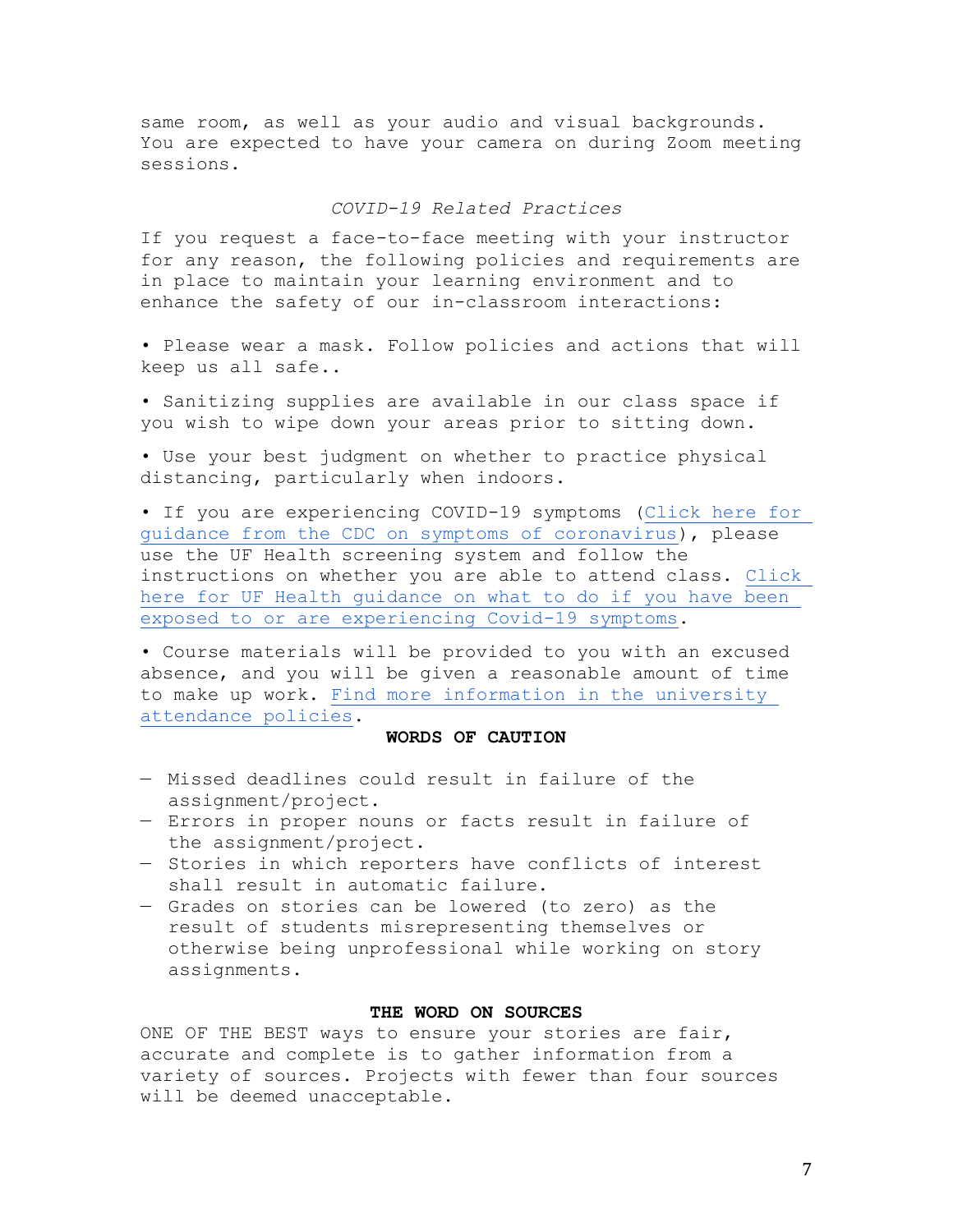IN SELECTING potential sources for your stories, keep in mind that we live in a diverse, multicultural world. You should make every effort to have your stories reflect that. Talk to a variety of people from different backgrounds, educational levels, etc. to get a complete story.

STUDENTS ENROLLED in this course should not be used as sources in your stories unless they are involved directly in the story. Friends, roommates, relatives, sorority sisters, fraternity brothers, etc. usually pose a conflictof-interest threat when used as sources. Transparency is required.

#### **DO YOUR OWN REPORTING AND WRITING**

PLAGIARISM — including using material from news releases and information gathered from the internet without attribution — will result in serious and harsh consequences. Should that be discovered, you will fail the course and be recommended for expulsion from the University. You can get educated on how to avoid plagiarism and how it's different from copyright infringement at:

<https://guides.uflib.ufl.edu/copyright/plagiarism>

If you have **even the smallest doubt or are confused** about this or anything else in the course, **ASK YOUR INSTRUCTOR FOR CLARITY**.

#### **YOUR CONDUCT AS A STUDENT**

Familiarize yourself with the following:

**UF Academic Honesty:** [https://catalog.ufl.edu/UGRD/student](https://catalog.ufl.edu/UGRD/student-responsibilities/)[responsibilities/](https://catalog.ufl.edu/UGRD/student-responsibilities/)

**UF Honor Code:** [https://sccr.dso.ufl.edu/policies/student](https://sccr.dso.ufl.edu/policies/student-honor-code-student-conduct-code/)[honor-code-student-conduct-code/](https://sccr.dso.ufl.edu/policies/student-honor-code-student-conduct-code/)

#### **ACCOMMODATION FOR DISABILITIES**

LET US KNOW immediately – informally and then with a formal letter from the proper authorities – if you have a life issue that would hinder your work in this course. We will do our best to help you. Students requesting accommodation must register with the Disability Resource Center https://disability.ufl.edu/students/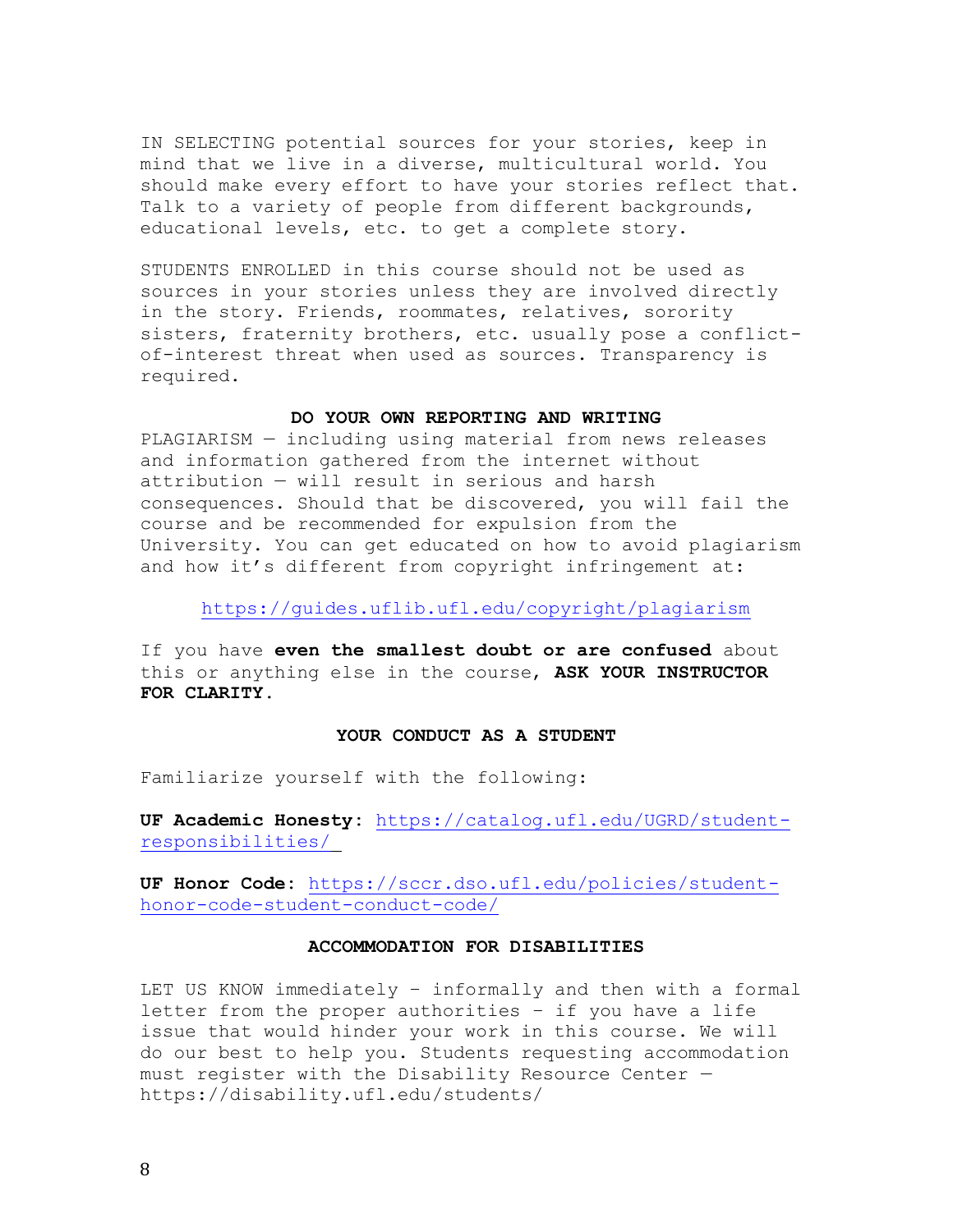#### **STUDENT HEALTH AND WELLNESS**

YOUR WELL-BEING is important to the University of Florida. The U Matter, We Care initiative is committed to creating a culture of care on our campus by encouraging members of our community to look out for one another and to reach out for help if a member of our community is in need. If you or a friend is in distress, please contact [umatter@ufl.edu](mailto:umatter@ufl.edu) so that the U Matter, We Care Team can reach out to the student in distress. A nighttime and weekend crisis counselor is available by phone at 352-392- 1575. The U Matter, We Care Team can help connect students to the many other helping resources available including, but not limited to, Victim Advocates, Housing staff, and the Counseling and Wellness Center. Please remember that asking for help is a sign of strength.

IN CASE of emergency, call 911.

#### **COURSE EVALUATIONS**

Students are expected to provide feedback on the quality of instruction in this course by completing online evaluation. You will be notified by email when the evaluations are open, typically in the last two or three weeks of the semester. Summary results are available to you and the public.

#### **ACADEMIC RESOURCES**

- E-learning technical support: 352-392-4357 (select option 2) or e-mail to [Learningsupport@ufl.edu](mailto:Learningsupport@ufl.edu) or reach the [website.](https://elearning.ufl.edu/keep-learning/)
- For career advice and planning, or even help selecting a major or minor, contact the [Career Connections](http://www.crc.ufl.edu/) Center in the Reitz Union, 392-1601.
- For help in finding resources, ask a UF librarian through [Library Support.](http://cms.uflib.ufl.edu/ask) [April Hines](https://guides.uflib.ufl.edu/prf.php?account_id=25932) serves as the CJC librarian. You can reach her at 273-2728 or by email at *[aprhine@uflib.ufl.edu](mailto:aprhine@uflib.ufl.edu)*
- General study skills and tutoring available from the [Teaching Center,](https://teachingcenter.ufl.edu/) Broward Hall, 392-2010 or 392-6420. **EXAMPLES OF STELLAR WORK EXPLOITING THE TOOLS OF DIGITAL JOURNALISM**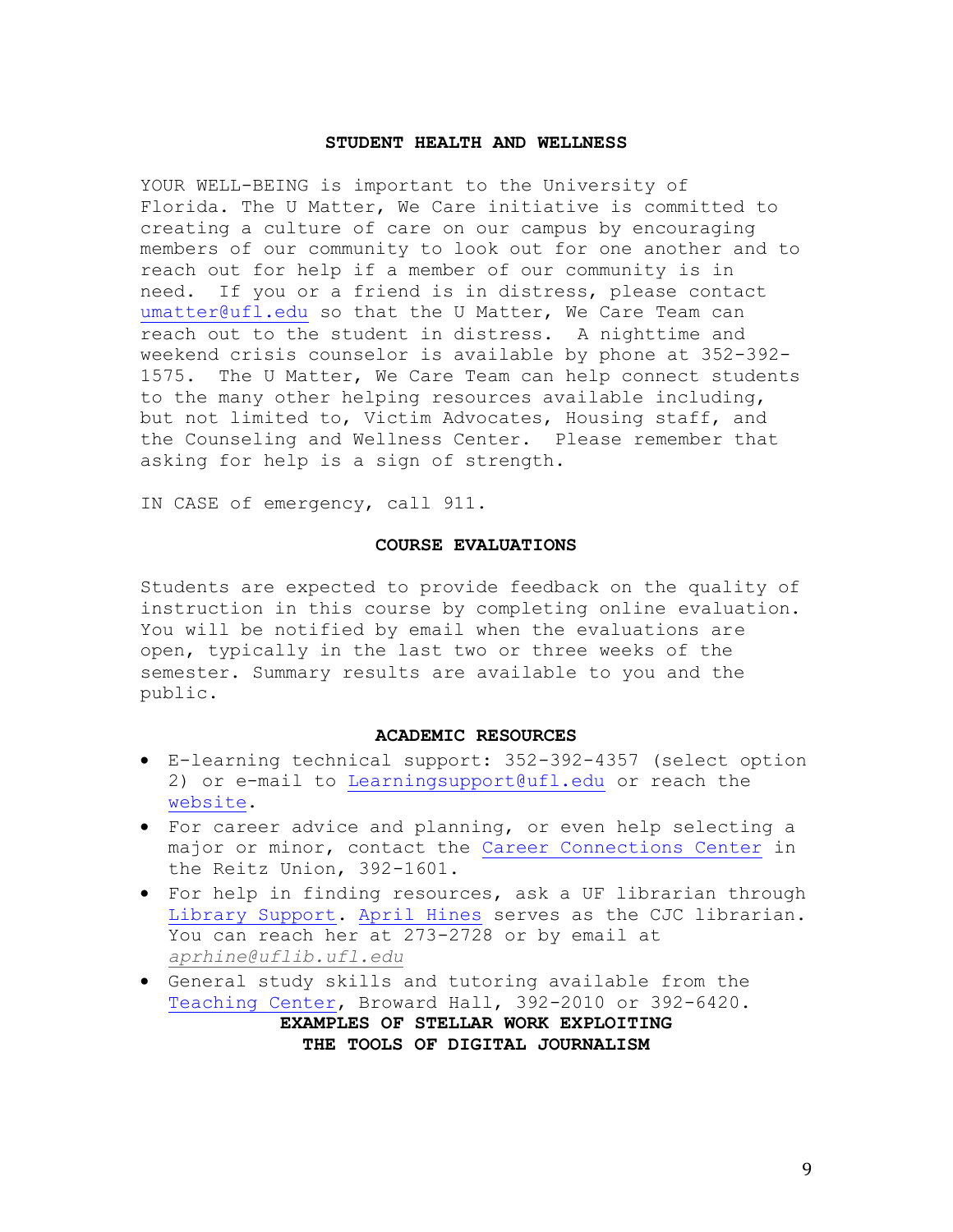- **The 1619 Project**  [https://www.nytimes.com/interactive/2019/08/14/magazine/161](https://www.nytimes.com/interactive/2019/08/14/magazine/1619-america-slavery.html) [9-america-slavery.html](https://www.nytimes.com/interactive/2019/08/14/magazine/1619-america-slavery.html)
- **Gladiator: Aaron Hernandez and Football Inc. (Podcast) Boston Globe Spotlight team** <https://apps.bostonglobe.com/spotlight/gladiator/>
- **The Facebook Dilemma (longform video) Frontline** <https://www.pbs.org/wgbh/frontline/film/facebook-dilemma/>
- **42 On-Air Journalists Talk Working in the Age of Fake News** [http://www.papermag.com/fake-news-break-the-internet-](http://www.papermag.com/fake-news-break-the-internet-2622526678.html)[2622526678.html](http://www.papermag.com/fake-news-break-the-internet-2622526678.html)
- **Seven Days Of Heroin: This Is What An Epidemic Looks Like** <http://bit.ly/2FDv6vk> — Pulitzer Citation: <https://www.pulitzer.org/winners/staff-cincinnati-enquirer>
- **Nuclear Negligence** <https://awards.journalists.org/entries/nuclear-negligence/>
- **Dangerous Deliveries: Is Texas Doing Enough to Stop Moms From Dying?** [https://awards.journalists.org/entries/texas](https://awards.journalists.org/entries/texas-tribune-dangerous-deliveries/)[tribune-dangerous-deliveries/](https://awards.journalists.org/entries/texas-tribune-dangerous-deliveries/)
- **Lost Mothers** [https://awards.journalists.org/entries/lost](https://awards.journalists.org/entries/lost-mothers/)[mothers/](https://awards.journalists.org/entries/lost-mothers/)
- **She Says** <https://awards.journalists.org/entries/she-says/>
- **Gerda** <https://films.radiowest.org/featured-series/gerda>
- **Hacking Democracy** <https://awards.journalists.org/entries/hacking-democracy/>
- **The Deported** [https://awards.journalists.org/entries/the](https://awards.journalists.org/entries/the-deported-life-beyond-the-border/)[deported-life-beyond-the-border/](https://awards.journalists.org/entries/the-deported-life-beyond-the-border/)
- **All Work. No play**. <https://awards.journalists.org/entries/all-work-no-pay/>
- **Bundyville:** A new series and podcast from Longreads,in partnership with [Oregon Public Broadcasting.](https://www.opb.org/bundyville/) <http://bit.ly/2TxR2et>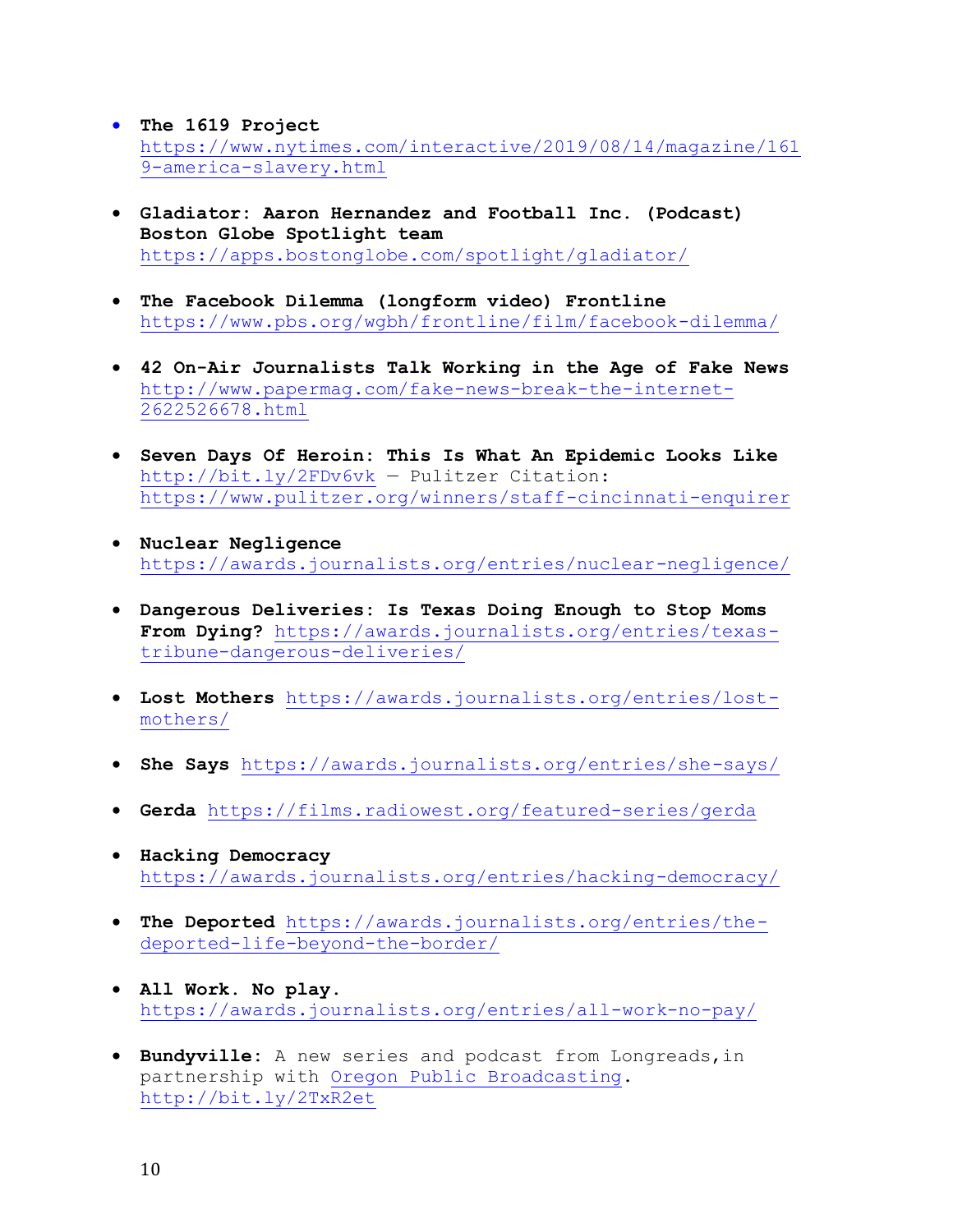- **We Are Witnesses**: <https://www.themarshallproject.org/witnesses>
- **WASTED MEDICINE: Squandered Health Care Dollars** <https://www.propublica.org/series/wasted-medicine>

• **Marshall Allen Unearths Waste in Health Care** [https://www.theopennotebook.com/2018/02/13/marshall-allen](https://www.theopennotebook.com/2018/02/13/marshall-allen-unearths-waste-in-health-care/)[unearths-waste-in-health-care/](https://www.theopennotebook.com/2018/02/13/marshall-allen-unearths-waste-in-health-care/)

- **Can the Ivory-Billed Woodpecker Be Found in Cuba?**  [https://www.audubon.org/magazine/may-june-2016/can-ivory](https://www.audubon.org/magazine/may-june-2016/can-ivory-billed-woodpecker-be-found-cuba)[billed-woodpecker-be-found-cuba](https://www.audubon.org/magazine/may-june-2016/can-ivory-billed-woodpecker-be-found-cuba)
- **"In rural Missouri, response to sexual assault is uneven and uncertain"** The Columbia Missourian. <http://bit.ly/2LbM5nU>
- "**How South Carolina's 'minimally adequate' education system fails too many students"** The Post and Courier of Charleston, S.C.<http://bit.ly/2LcBjNT>
- **"Side Effects: An ongoing investigation on the rising costs of prescription drugs"** The Columbus Dispatch. <http://bit.ly/2LcMrdQ>
- **"Influence & Injustice: An investigation into the power of prosecutors"** The Sarasota Herald-Tribune. <http://bit.ly/2LcDEbD>
- **"The search for Jackie Wallace"** The Times-Picayune of New Orleans.<http://bit.ly/2Lb0twp>
- **"'My World Was Burning': The North Bay fires and what went wrong"** Public Radio Station KQED in Northern California. <http://bit.ly/2LeAnJe>
- **"Meet the Glasscos: Lesbian foster parents in the Bible Belt"** Scalawag Magazine.<http://bit.ly/2LcMAxU>
- **"Targeted: A family and the quest to stop the next school shooter"** The Oregonian.<http://bit.ly/2L9CrSA>